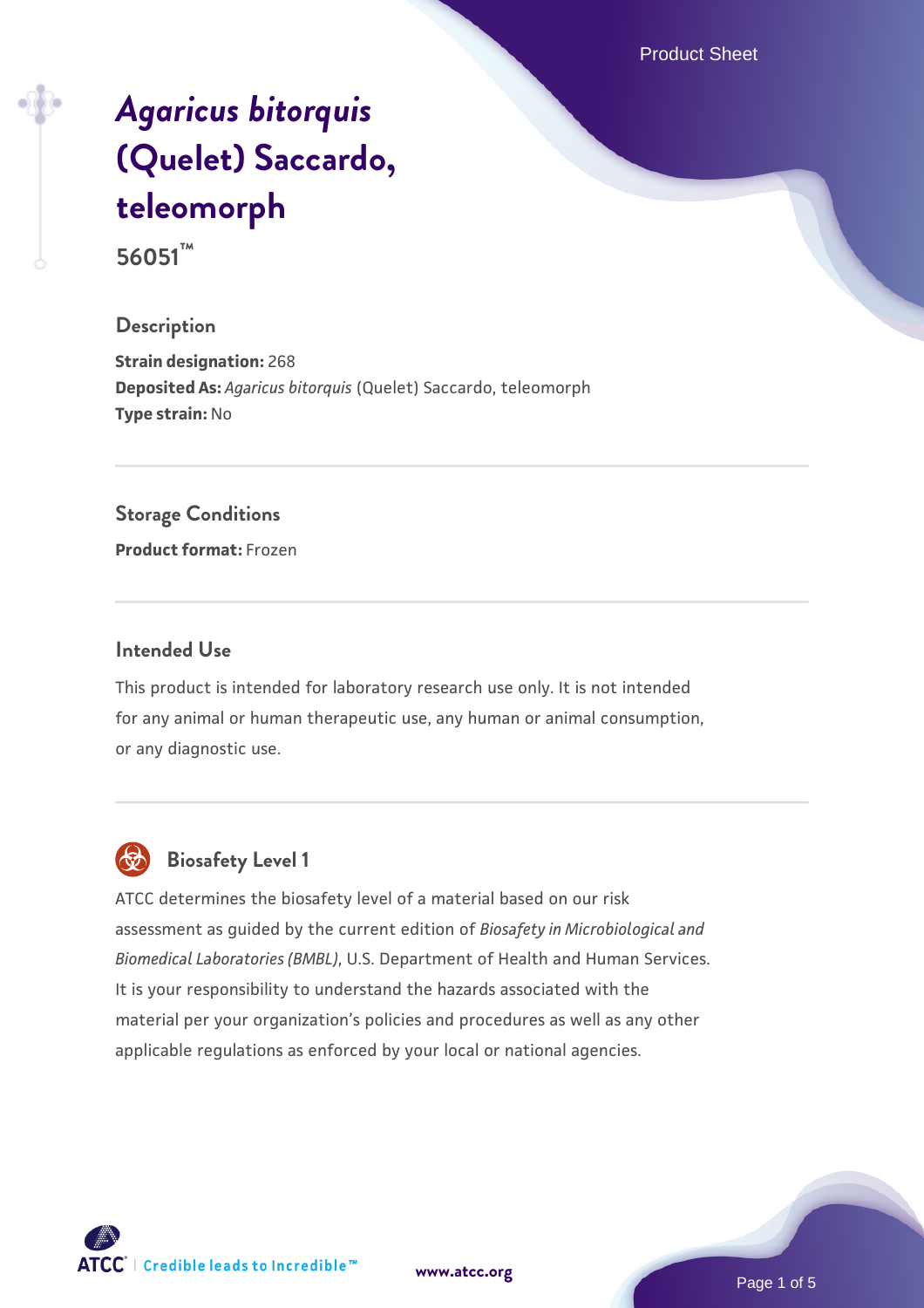ATCC highly recommends that appropriate personal protective equipment is always used when handling vials. For cultures that require storage in liquid nitrogen, it is important to note that some vials may leak when submersed in liquid nitrogen and will slowly fill with liquid nitrogen. Upon thawing, the conversion of the liquid nitrogen back to its gas phase may result in the vial exploding or blowing off its cap with dangerous force creating flying debris. Unless necessary, ATCC recommends that these cultures be stored in the vapor phase of liquid nitrogen rather than submersed in liquid nitrogen.

# **Certificate of Analysis**

For batch-specific test results, refer to the applicable certificate of analysis that can be found at www.atcc.org.

# **Growth Conditions**

**Medium:**  [ATCC Medium 336: Potato dextrose agar \(PDA\)](https://www.atcc.org/-/media/product-assets/documents/microbial-media-formulations/3/3/6/atcc-medium-336.pdf?rev=d9160ad44d934cd8b65175461abbf3b9) **Temperature:** 26°C

# **Material Citation**

If use of this material results in a scientific publication, please cite the material in the following manner: *Agaricus bitorquis* (Quelet) Saccardo, teleomorph (ATCC 56051)

# **References**



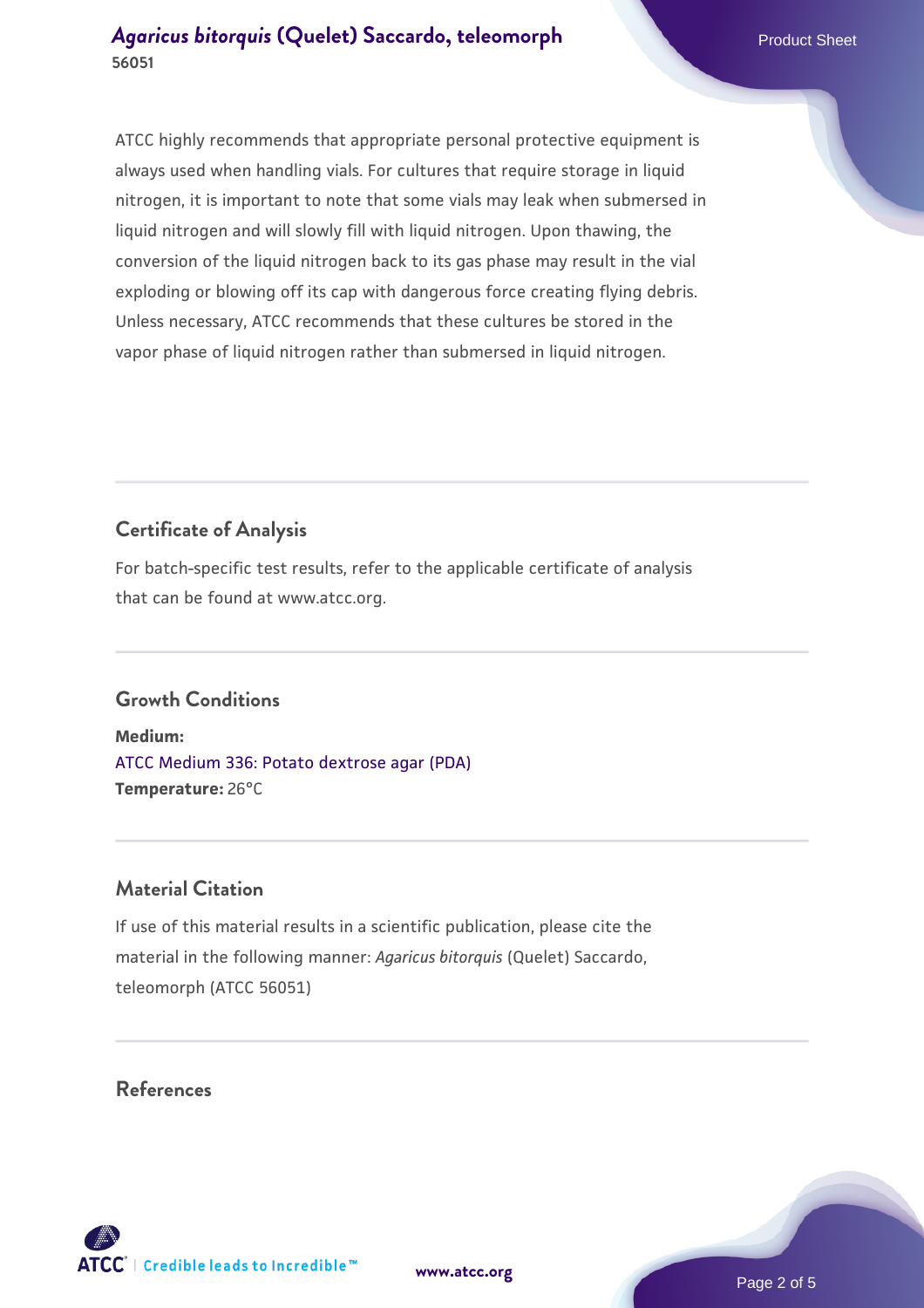#### **[Agaricus bitorquis](https://www.atcc.org/products/56051) [\(Quelet\) Saccardo, teleomorph](https://www.atcc.org/products/56051)** Product Sheet **56051**

References and other information relating to this material are available at www.atcc.org.

#### **Warranty**

The product is provided 'AS IS' and the viability of ATCC® products is warranted for 30 days from the date of shipment, provided that the customer has stored and handled the product according to the information included on the product information sheet, website, and Certificate of Analysis. For living cultures, ATCC lists the media formulation and reagents that have been found to be effective for the product. While other unspecified media and reagents may also produce satisfactory results, a change in the ATCC and/or depositor-recommended protocols may affect the recovery, growth, and/or function of the product. If an alternative medium formulation or reagent is used, the ATCC warranty for viability is no longer valid. Except as expressly set forth herein, no other warranties of any kind are provided, express or implied, including, but not limited to, any implied warranties of merchantability, fitness for a particular purpose, manufacture according to cGMP standards, typicality, safety, accuracy, and/or noninfringement.

#### **Disclaimers**

This product is intended for laboratory research use only. It is not intended for any animal or human therapeutic use, any human or animal consumption, or any diagnostic use. Any proposed commercial use is prohibited without a license from ATCC.

While ATCC uses reasonable efforts to include accurate and up-to-date information on this product sheet, ATCC makes no warranties or representations as to its accuracy. Citations from scientific literature and patents are provided for informational purposes only. ATCC does not warrant



**[www.atcc.org](http://www.atcc.org)**

Page 3 of 5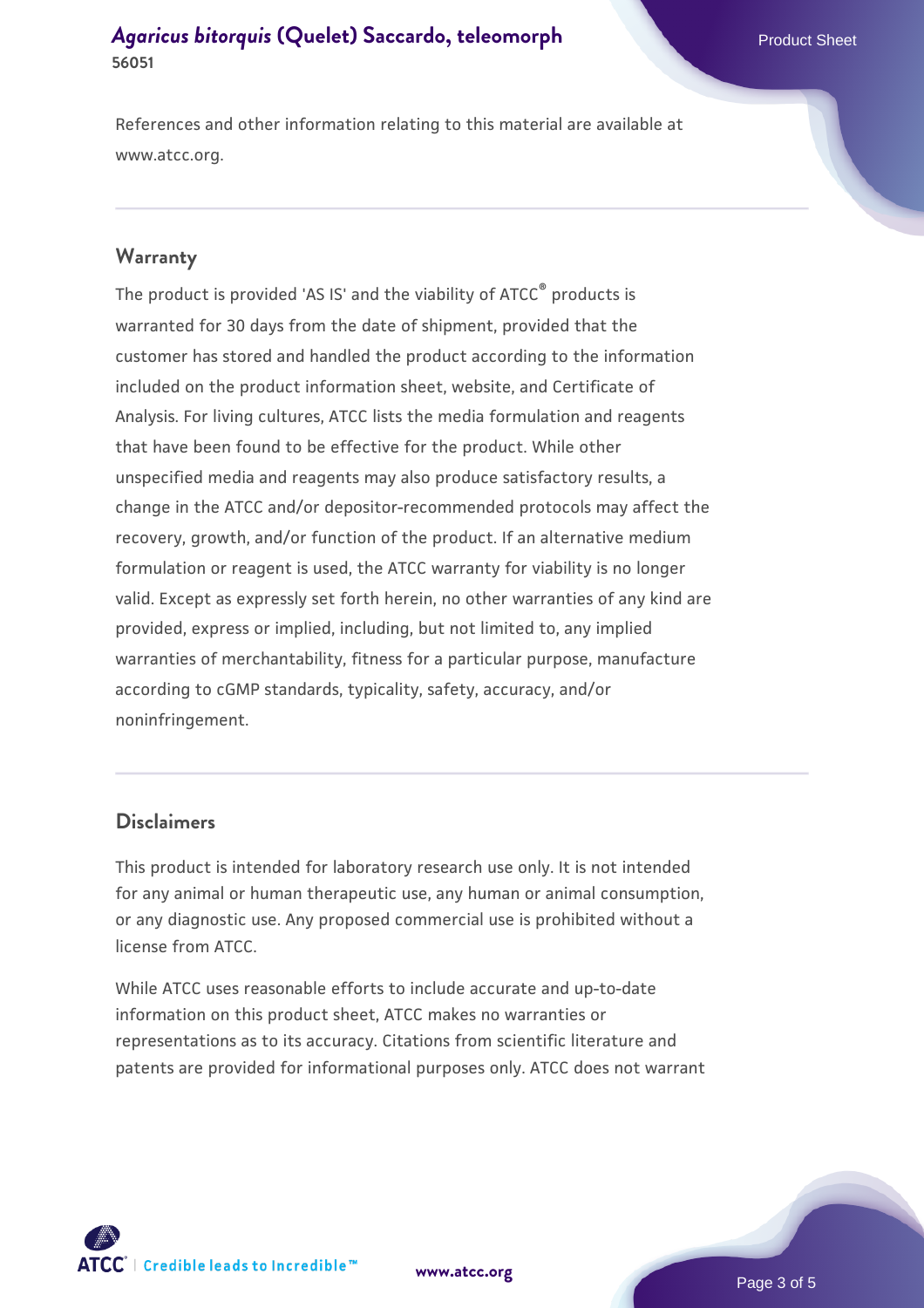### **[Agaricus bitorquis](https://www.atcc.org/products/56051) [\(Quelet\) Saccardo, teleomorph](https://www.atcc.org/products/56051)** Product Sheet **56051**

that such information has been confirmed to be accurate or complete and the customer bears the sole responsibility of confirming the accuracy and completeness of any such information.

This product is sent on the condition that the customer is responsible for and assumes all risk and responsibility in connection with the receipt, handling, storage, disposal, and use of the ATCC product including without limitation taking all appropriate safety and handling precautions to minimize health or environmental risk. As a condition of receiving the material, the customer agrees that any activity undertaken with the ATCC product and any progeny or modifications will be conducted in compliance with all applicable laws, regulations, and guidelines. This product is provided 'AS IS' with no representations or warranties whatsoever except as expressly set forth herein and in no event shall ATCC, its parents, subsidiaries, directors, officers, agents, employees, assigns, successors, and affiliates be liable for indirect, special, incidental, or consequential damages of any kind in connection with or arising out of the customer's use of the product. While reasonable effort is made to ensure authenticity and reliability of materials on deposit, ATCC is not liable for damages arising from the misidentification or misrepresentation of such materials.

Please see the material transfer agreement (MTA) for further details regarding the use of this product. The MTA is available at www.atcc.org.

# **Copyright and Trademark Information**

© ATCC 2021. All rights reserved. ATCC is a registered trademark of the American Type Culture Collection.

#### **Revision**

This information on this document was last updated on 2021-05-19

#### **Contact Information**



**[www.atcc.org](http://www.atcc.org)**

Page 4 of 5